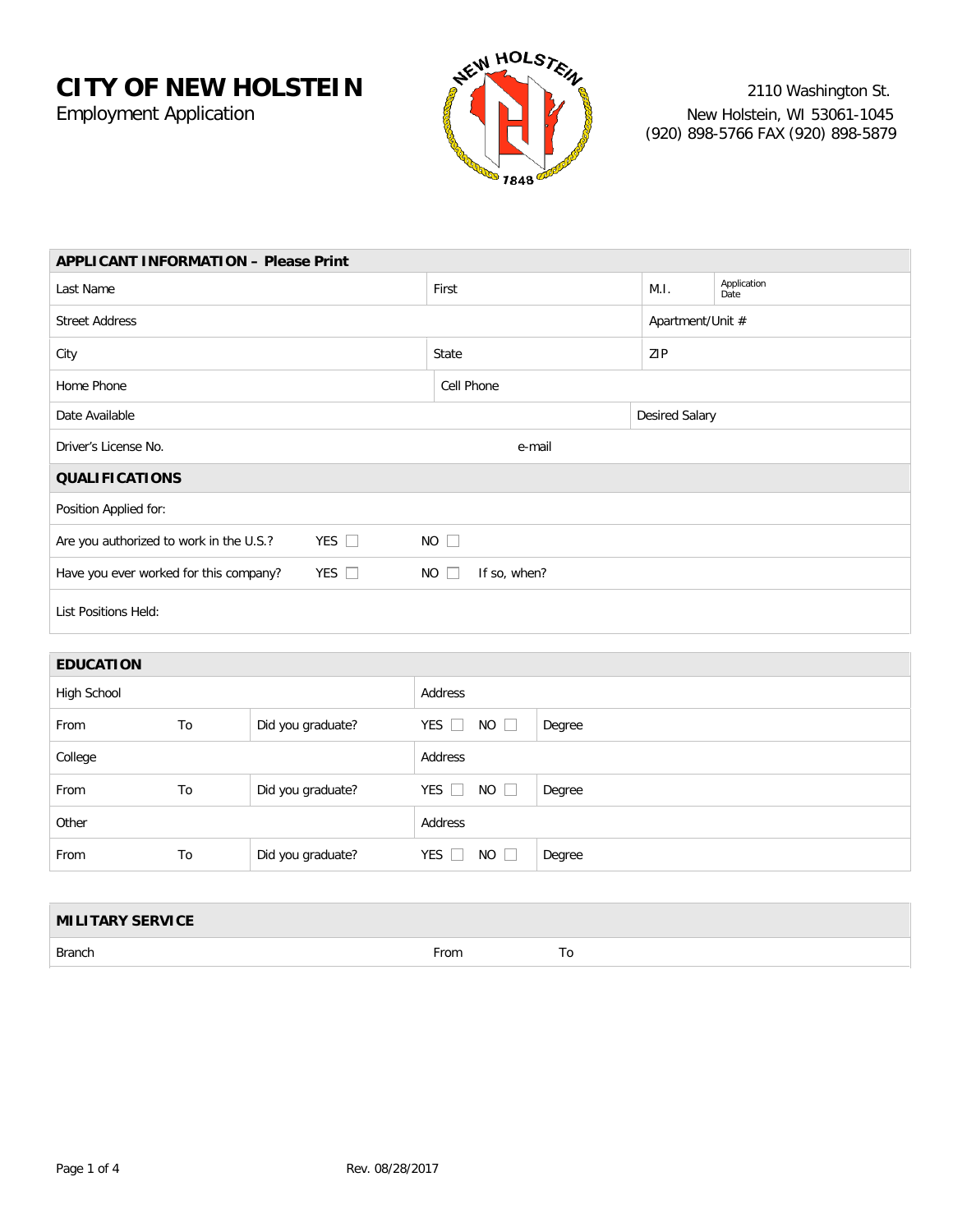| <b>REFERENCES</b>                                                         |                          |                    |                                    |                                    |                                      |                           |                  |               |
|---------------------------------------------------------------------------|--------------------------|--------------------|------------------------------------|------------------------------------|--------------------------------------|---------------------------|------------------|---------------|
| Please list three professional references.                                |                          |                    |                                    |                                    |                                      |                           |                  |               |
| 1. Full Name                                                              |                          |                    |                                    |                                    | Relationship                         |                           |                  |               |
| Company                                                                   |                          |                    |                                    |                                    | Phone                                | $\left($<br>$\mathcal{C}$ |                  |               |
| Address                                                                   |                          |                    |                                    |                                    |                                      |                           |                  |               |
| 2. Full Name                                                              |                          |                    |                                    | Relationship                       |                                      |                           |                  |               |
| Company                                                                   |                          |                    |                                    |                                    | Phone<br>$\overline{(\ }$<br>$\big)$ |                           |                  |               |
| Address                                                                   |                          |                    |                                    |                                    |                                      |                           |                  |               |
| 3. Full Name                                                              |                          |                    |                                    | Relationship                       |                                      |                           |                  |               |
| Company                                                                   |                          |                    |                                    |                                    | Phone                                |                           | $\left($         | $\mathcal{C}$ |
| Address                                                                   |                          |                    |                                    |                                    |                                      |                           |                  |               |
| PREVIOUS EMPLOYMENT                                                       |                          |                    |                                    |                                    |                                      |                           |                  |               |
| Company                                                                   |                          |                    |                                    | Phone<br>$\left($<br>$\mathcal{C}$ |                                      |                           |                  |               |
| Address                                                                   |                          |                    |                                    | Supervisor                         |                                      |                           |                  |               |
| Job Title                                                                 |                          |                    | <b>Starting Salary</b>             | \$                                 | <b>Ending Salary</b><br>\$           |                           |                  |               |
| Responsibilities                                                          |                          |                    |                                    |                                    |                                      |                           |                  |               |
| From                                                                      | To<br>Reason for Leaving |                    |                                    |                                    |                                      |                           |                  |               |
| YES $\square$<br>May we contact your previous supervisor for a reference? |                          |                    |                                    | $NO$ $\Box$                        |                                      |                           |                  |               |
| Company                                                                   |                          |                    | Phone<br>$\mathcal{C}$<br>$\left($ |                                    |                                      |                           |                  |               |
| Address                                                                   |                          |                    | Supervisor                         |                                    |                                      |                           |                  |               |
| Job Title                                                                 | <b>Starting Salary</b>   |                    | \$                                 |                                    | <b>Ending Salary</b>                 |                           | \$               |               |
| Responsibilities                                                          |                          |                    |                                    |                                    |                                      |                           |                  |               |
| From                                                                      | To<br>Reason for Leaving |                    |                                    |                                    |                                      |                           |                  |               |
| YES $\square$<br>May we contact your previous supervisor for a reference? |                          |                    |                                    | $NO$ $\Box$                        |                                      |                           |                  |               |
| Company                                                                   |                          |                    |                                    | Phone<br>$\left($<br>$\mathcal{C}$ |                                      |                           |                  |               |
| Address                                                                   |                          |                    |                                    | Supervisor                         |                                      |                           |                  |               |
| Job Title<br><b>Starting Salary</b>                                       |                          |                    | \$                                 |                                    | <b>Ending Salary</b>                 |                           | $$\mathfrak{s}$$ |               |
| Responsibilities                                                          |                          |                    |                                    |                                    |                                      |                           |                  |               |
| From                                                                      | To                       | Reason for Leaving |                                    |                                    |                                      |                           |                  |               |
| May we contact your previous supervisor for a reference?<br>YES $\square$ |                          |                    |                                    | $NO$ $\Box$                        |                                      |                           |                  |               |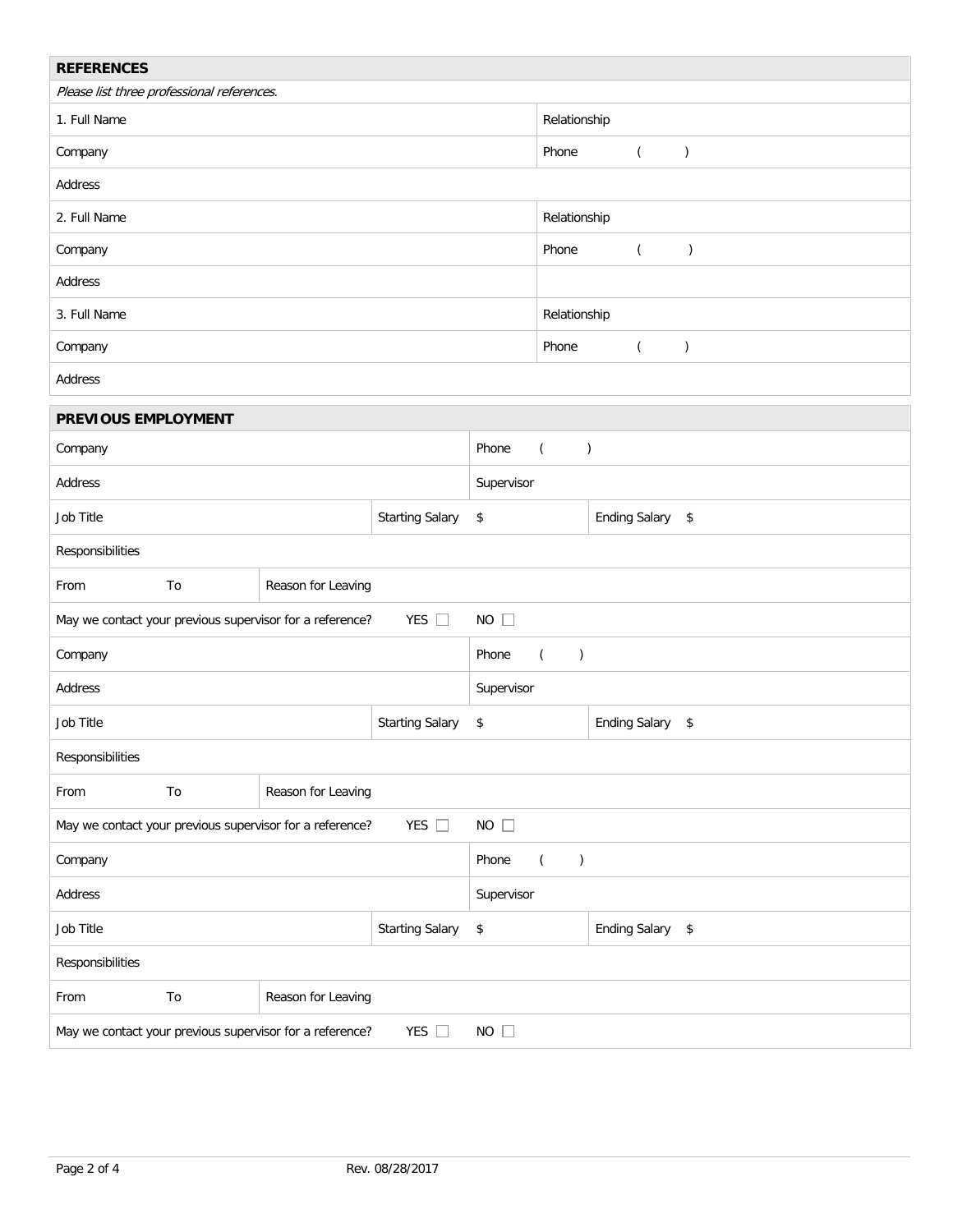| <b>EMERGENCY CONTACT(S)</b> In case of an emergency, who should we contact? |               |        |  |  |  |
|-----------------------------------------------------------------------------|---------------|--------|--|--|--|
| Name:                                                                       | Relationship: | Phone: |  |  |  |
| Name:                                                                       | Relationship: | Phone: |  |  |  |

# **APPLICANT'S STATEMENT**

By signing below, I certify that the answers given by me to the foregoing questions and/or statements are true and correct to the best of my knowledge and without misrepresentations or omissions of any kind. I further understand that the making of any false or misleading statement or willful omission on the Application for Employment, or any other document, may be used to deny me employment, or if employed, used for discipline, up to and including termination. I agree that the City of New Holstein shall not be held liable in any respect if my employment is terminated because of false statements, answers, or omissions made by me on this Employment Application or any other document.

I hereby grant permission to the City of New Holstein to investigate any of the information included in this application. I also authorize the companies, schools, or persons named to give any information, transcripts, records, or documents requested regarding my work experience, educational background, personal reference, conviction record, character or qualifications, personal or otherwise. I hereby release said companies, schools or persons from all liability for any damage that may result from furnishing this information to the City of New Holstein.

I understand that if employed, I must complete the following documents before I begin to work: Work Permit (if under the age of 18 years), WT-4 Certificate, Information Release Authorization Form, and USCIS Form I-9.

I agree to conform to the rules, regulations and policies of the City of New Holstein, Wisconsin. I fully understand and agree that filling out this Application for Employment does not obligate the City of New Holstein to offer me a job, nor does it obligate me to accept a job with the City of New Holstein.

I certify that my answers are true and complete to the best of my knowledge.

**If this application leads to employment, I understand that false or misleading information in my application or interview may result in my release.**

**Applicants Signature: \_\_\_\_\_\_\_\_\_\_\_\_\_\_\_\_\_\_\_\_\_\_\_\_\_\_\_\_\_\_\_\_\_\_\_\_\_\_\_\_\_\_\_\_\_\_\_\_\_\_\_\_\_\_ Date: \_\_\_\_\_\_\_\_\_\_\_\_\_\_\_\_\_**

City of New Holstein is an equal opportunity employer. All hiring, promotion practices and other terms and conditions of employment shall be maintained and conducted in a manner which does not illegally discriminate on the basis of age, race, creed, political or religious affiliation, color, disability, marital status, gender, sexual orientation, national origin, ancestry, arrest record, conviction record or any of the protective classes covered under federal law (race, color, religion, sex (including pregnancy and sexual harassment) and national origin) or under state law (race, color, religious observation or practice, sex, national origin, ancestry, age, creed, handicap, marital status, arrest record, conviction record, sexual orientation, sexual harassment, membership in the national guard, state defense force or any reserve component of the military force of the United States or this state, use or nonuse of lawful products off the employer's premises during non-working hours, unfair honesty testing and genetic testing).